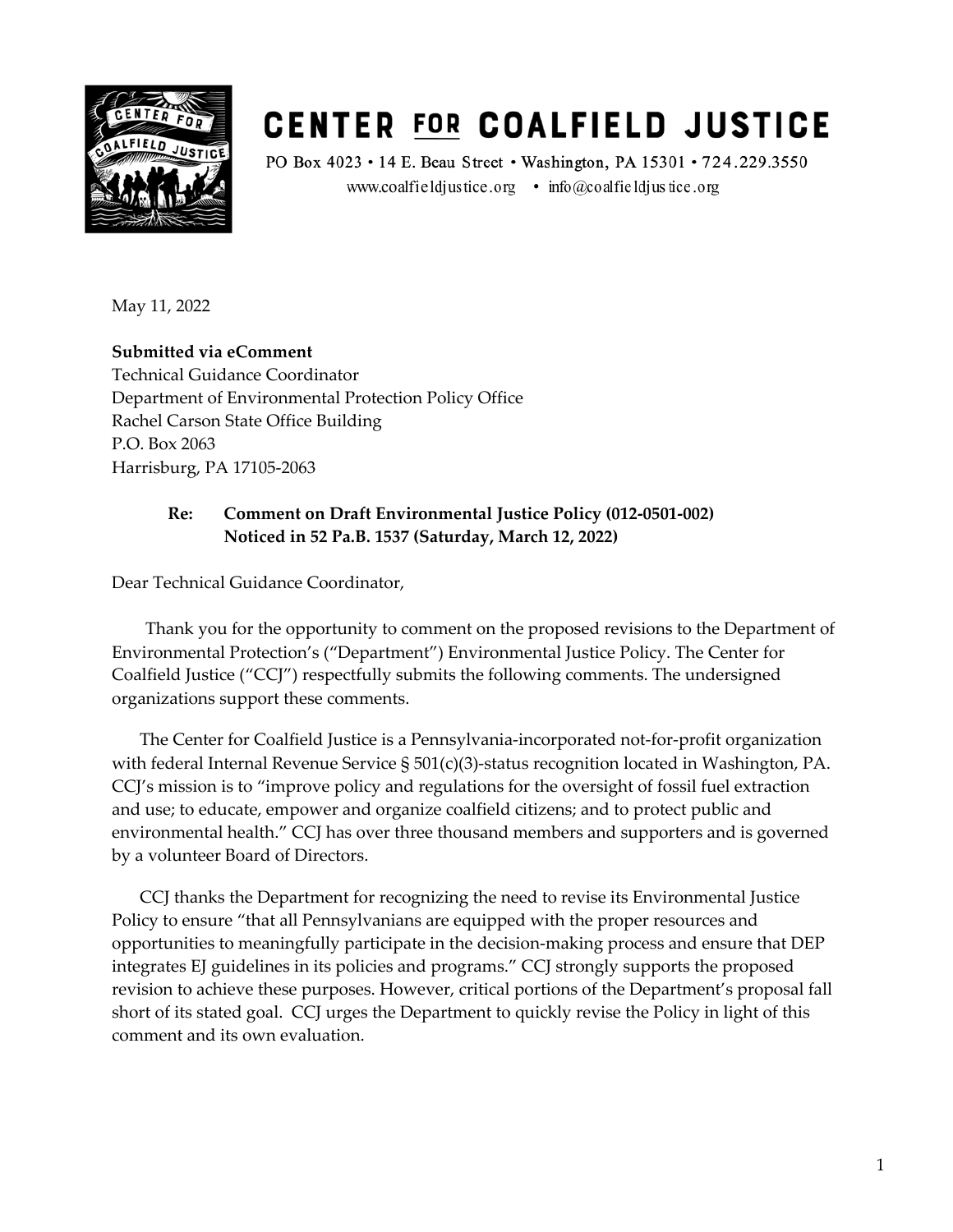#### **I. The Department should utilize its existing authority to incorporate environmental justice considerations into existing permitting procedures.**

CCJ understands that the Environmental Justice Policy is technical guidance, which limits how much the Department can use it to shape the behavior of permit applicants. CCJ also recognizes that legislation has been introduced to ensure that environmental justice considerations are part of all Pennsylvania policymaking. In the meantime, the Department should better utilize its existing statutory and regulatory authority to achieve its environmental justice goals.

The Department's Office of Environmental Justice ("OEJ") has been largely unable to further the ultimate goal of environmental justice because of the Department's permitting process that favors development over environmental protection and tends to ignore the negative impacts that development can have on surrounding populations. Without excusing corporations of responsibility for their actions and the resulting environmental harm, the reality is that industry operates pursuant to statutes, regulations, and permitting policies developed by the Department. Unfortunately, the Department has done little to integrate environmental justice considerations into existing permitting procedures. Failing to make these changes has and will continue to result in facilities being awarded permits for activities that further burden environmental justice communities. The ease with which companies have obtained permits for the construction, operation, and modification of facilities that disproportionately burden minority and low-income communities is alarming.

Under Pennsylvania's current permit application process, the Department appears unwilling to look beyond the narrow permitting criteria. Consequently, even if a broader analysis revealed multiple environmental justice issues, the Department may not alter its permitting decision. The Department has adopted a rationale that directly undermines its own Office of Environmental Justice: if a facility satisfies the minimum permitting requirements, as currently interpreted by the Department, then the permit will be issued regardless of other effects, including allegations of disproportionate impact. As a result, environmental justice communities continue to shoulder a disproportionate share of environmental burdens. As long as the Department's permitting policies continue to place a greater emphasis on development over the prevention of harmful health and environmental impacts, environmental injustice will continue. However, specific changes can be made to improve the current permitting policies, providing for a better balance between development and the protection of human and environmental health.

The Department must address environmental justice concerns during both technical guidance development and permitting processes. Many of Pennsylvania's environmental laws and regulations have environmental justice implications embedded within them. In *Eagle Environmental, L.P. v. DEP*, a proponent of a landfill challenged the treatment of its permit application under a regulation's harm/benefits test, which required the Department to weigh the public benefits of a landfill against the articulated and potential environmental harms to the environment, public health, and safety. *Eagle Environmental, L.P. v.* DEP, 884 A.2d 867 (Pa. 2005).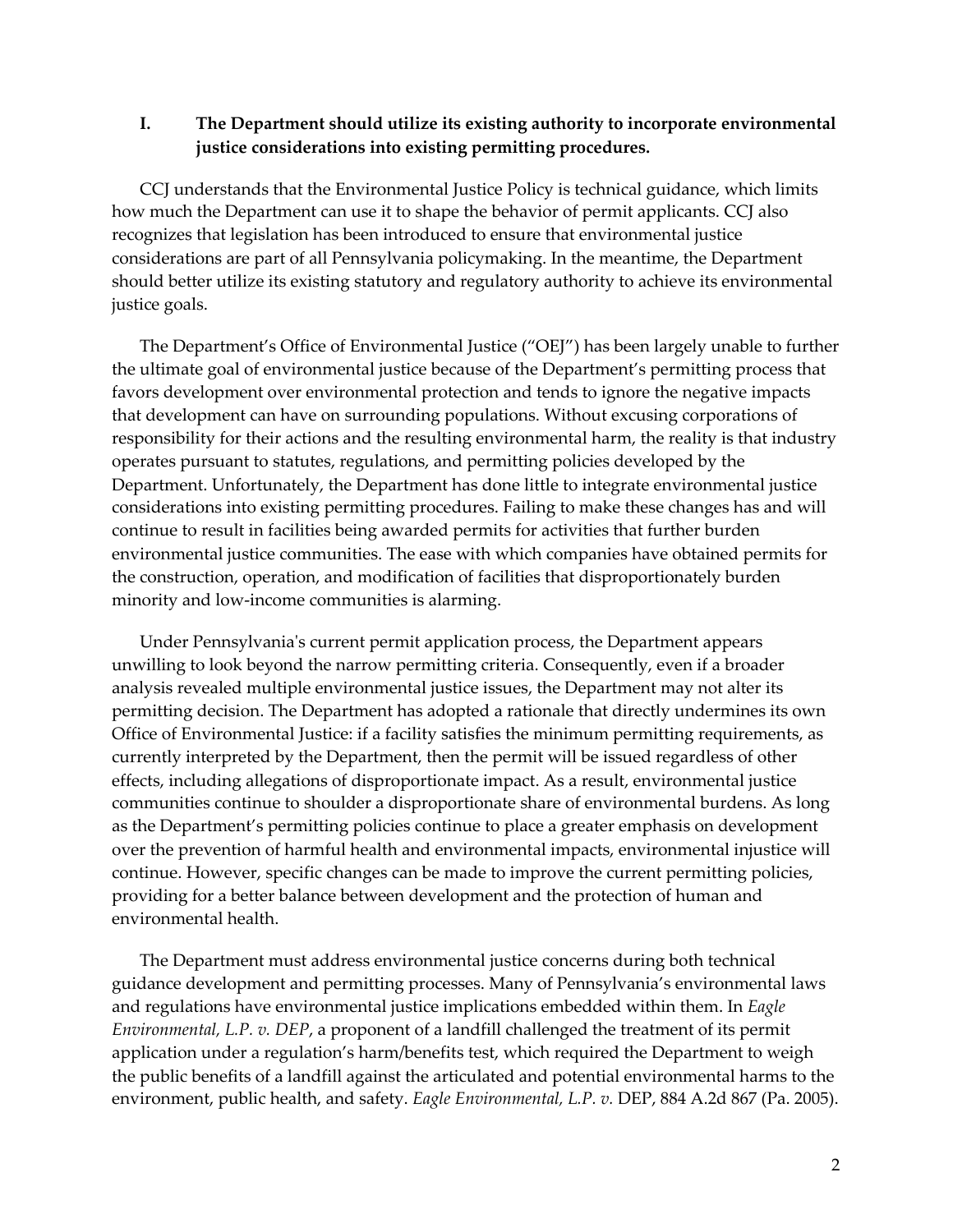The Pennsylvania Supreme Court held that the balancing analysis was a "flexible and effective means to implement and enforce" the provisions of the Solid Waste Management Act. The Court found that the regulation at issue was strengthened by the Act's reference to the constitutional guarantee of the people's right to clean air, pure water and to the preservation of the natural, scenic, historic, and aesthetic values of the environment. Id. at 879 (citing Pennsylvania Constitution, Art. I, § 27). This interpretation strengthens agency efforts to account for and mitigate adverse environmental impacts upon Environmental Justice Communities.

Importantly, *Eagle Environmental* and the landfill regulations do not expressly reference "environmental justice." OEJ should perform an in-depth review of various environmental statutes. CCJ believes that such a review would reveal numerous legal means to incorporate and prioritize environmental justice considerations into planning, permitting, and environmental review under existing law.

#### **II. The Department's current definition of Environmental Justice Area is too narrow to accomplish the purpose of the draft Environmental Justice Policy.**

The Department's current definition of Environmental Justice Area is too narrow to accomplish the purpose of the draft Policy. The purpose of the draft Policy is to ensure that all Pennsylvanians are equipped with the resources and opportunities to meaningfully participate in the decisions-making process. Race and income are obvious metrics for identifying Environmental Justice Areas. However, those two metrics alone are not sufficient to achieve the stated purpose of the draft Policy. For example, the current metrics do not factor in existing environmental burdens on communities. The Department cannot simply evaluate the impacts of a proposed facilities in a vacuum. Instead, the Department must consider proposed and existing impacts within a particular community. The Department should also expand the data that it considers beyond the census tracts. Other metrics such as homeownership rates, assisted school lunches rate, disability, and elderly populations are relevant and should be considered.<sup>1</sup>

## **III. The Department's Office of Environmental Justice should improve research and data collection methods to determine the environmental, social, and economic impact of industrial activities.**

CCJ applauds the Department's commitment to publish annual reports and a strategic plan every five (5) years. Information is essential to the development, application, and enforcement of environmental law and policy. An effective environmental protection system relies upon environmental decision makers and stakeholders having access to the necessary information. Access to information is particularly important, and lack of access is particularly acute, in areas disproportionately burdened by harmful industrial nuisances.

<sup>&</sup>lt;sup>1</sup> Some of these metrics can be connected to income levels but may not be directly correlated.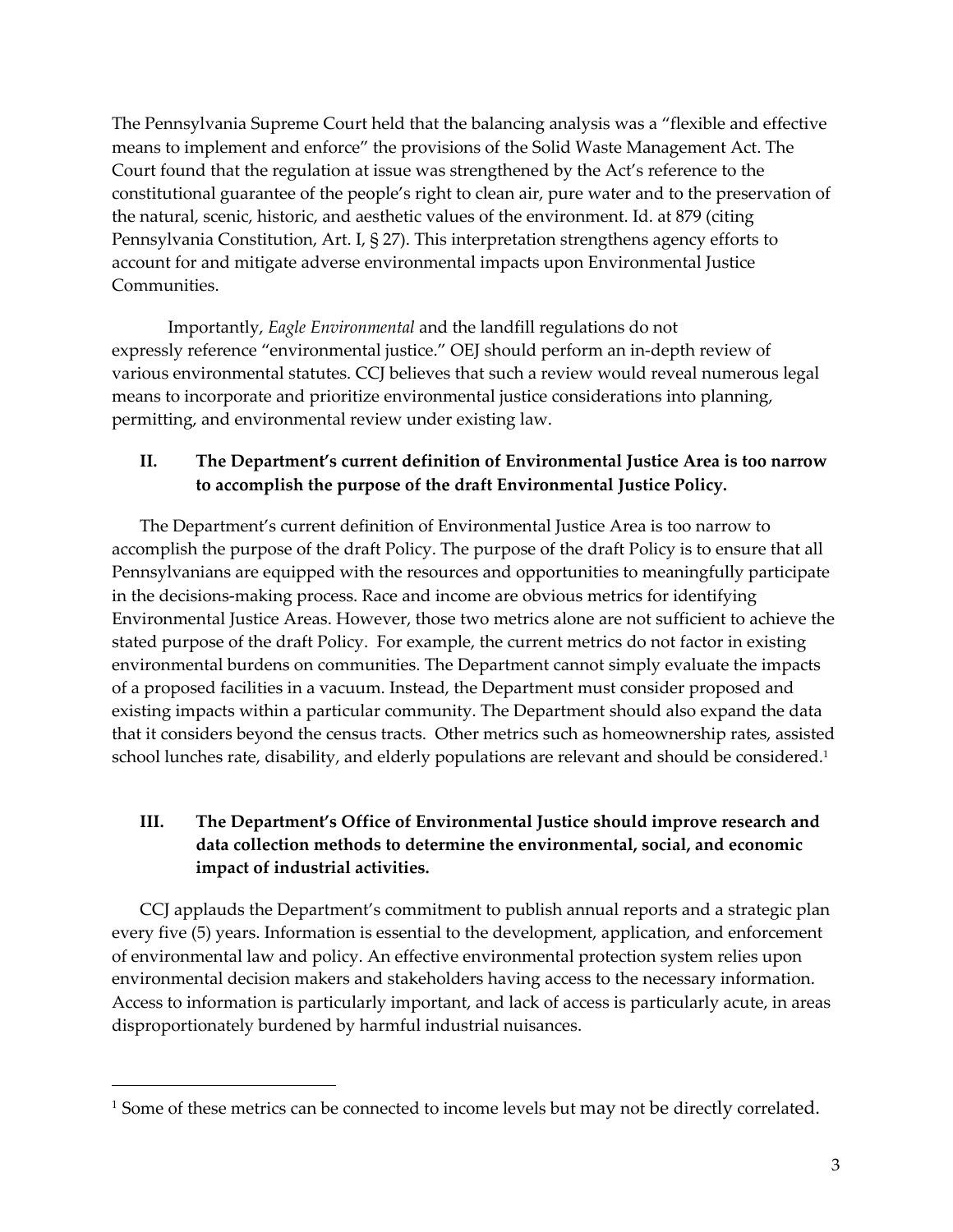CCJ encourages the Department to include research and data related to industrial activities and their environmental, social, and economic impact in its annual reports and strategic plans. The Department cannot effectively regulate activities without information about how those activities affect human health and the environment. This kind of information is necessary to define the causes of environmental degradation accurately and to design appropriate solutions and programs. The draft Policy references "programs of the OEJ" but fails to define those programs adequately. Data related to the impacts of industrial activities will undoubtedly shape those programs. Moreover, such information is necessary for the Department's evaluation of whether a permit qualifies as an "Opt-in permit."

To improve information gathering and data analysis, the Department should develop strategies and build a strong scientific foundation for supporting environmental justice and conducting disproportionate impact analyses, particularly methods to appropriately characterize and assess cumulative impacts of existing and proposed industrial activities in over-burdened communities. Since many environmental statutes require permit applicants to evaluate the cumulative impacts of their proposed activity, the Department should collect and evaluate existing cumulative impacts based on the information submitted by project proponents and residents living with those impacts.

### **IV. The Office of Environmental Justice must increase the likelihood that communities will be apprised of projects with potentially adverse consequences as early as is feasible in the permitting process.**

Community members cannot effectively participate in the environmental decision-making process without dependable access to information about industry's existing and proposed environmental activities. Reliable access to information is also critical to the ability of community members to know what environmental risks they may face or are currently facing in their communities. Information empowers people with knowledge about environmental conditions in places where they live, work, or recreate. We applaud the Department for recognizing the need for enhanced public notice procedures, including working with environmental organizations (like CCJ) and providing translation services when requested.

For the Department to increase transparency and public participation, the Department must develop a robust plan to educate and inform communities when the Department is making permitting decisions. The draft Policy is undoubtedly a step in the right direction. Still, CCJ believes that the Department should clarify what is expected of both DEP and permit applicants under the Policy. Ensuring that mechanisms are put in place to provide early notification of activities affecting overburdened communities is vital.

#### **V. The Office of Environmental Justice should focus on both decreasing impacts and increasing benefits in its strategic plan.**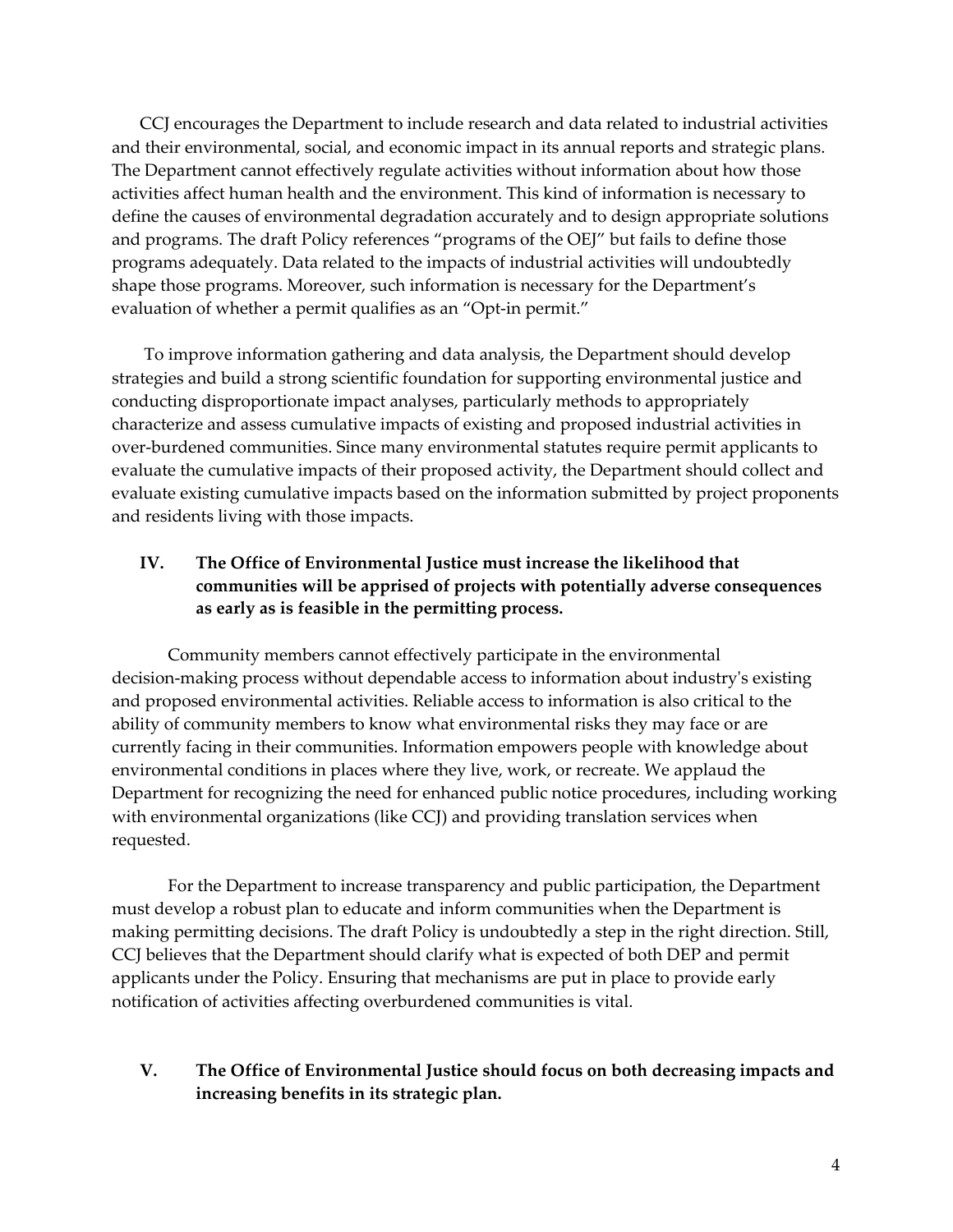The environmental justice strategy should focus on both decreasing impacts and expanding benefits. For instance, access to parks, open spaces, and green areas is vital to healthy communities. Equally as important is revitalization through environmental cleanup and development of previously impacted sites. By addressing the disparity in part through expansion rather than redistribution, the Office of Environmental Justice would have the opportunity to work creatively with the community and collaborate with other state agencies, which would ultimately increase the Office's visibility and accessibility.

Thank you for your consideration. If you have any questions, please contact us anytime.

Respectfully,

farah E. Winner

Sarah E. Winner, Esq. Senior Attorney Sarah@coalfieldjustice.org

Ethan Story, Esq. Community Advocate Ethan@coalfieldjustice.org

Briann Moye, Coordinator PA Climate Equity Table briann@paclimateequity.org

Elizabeth AlexChief of Organizing and Leadership CASA and CASA in Action ealex@wearecasa.org

Jenny Rafanan Kennedy, Executive Director Pittsburgh United jenny@pittsburghunited.org

Melissa Marshall, Esq. Community Advocate Mountain Watershed Association melissa@mtwatershed.com

Rabbi Julie Greenberg, Director